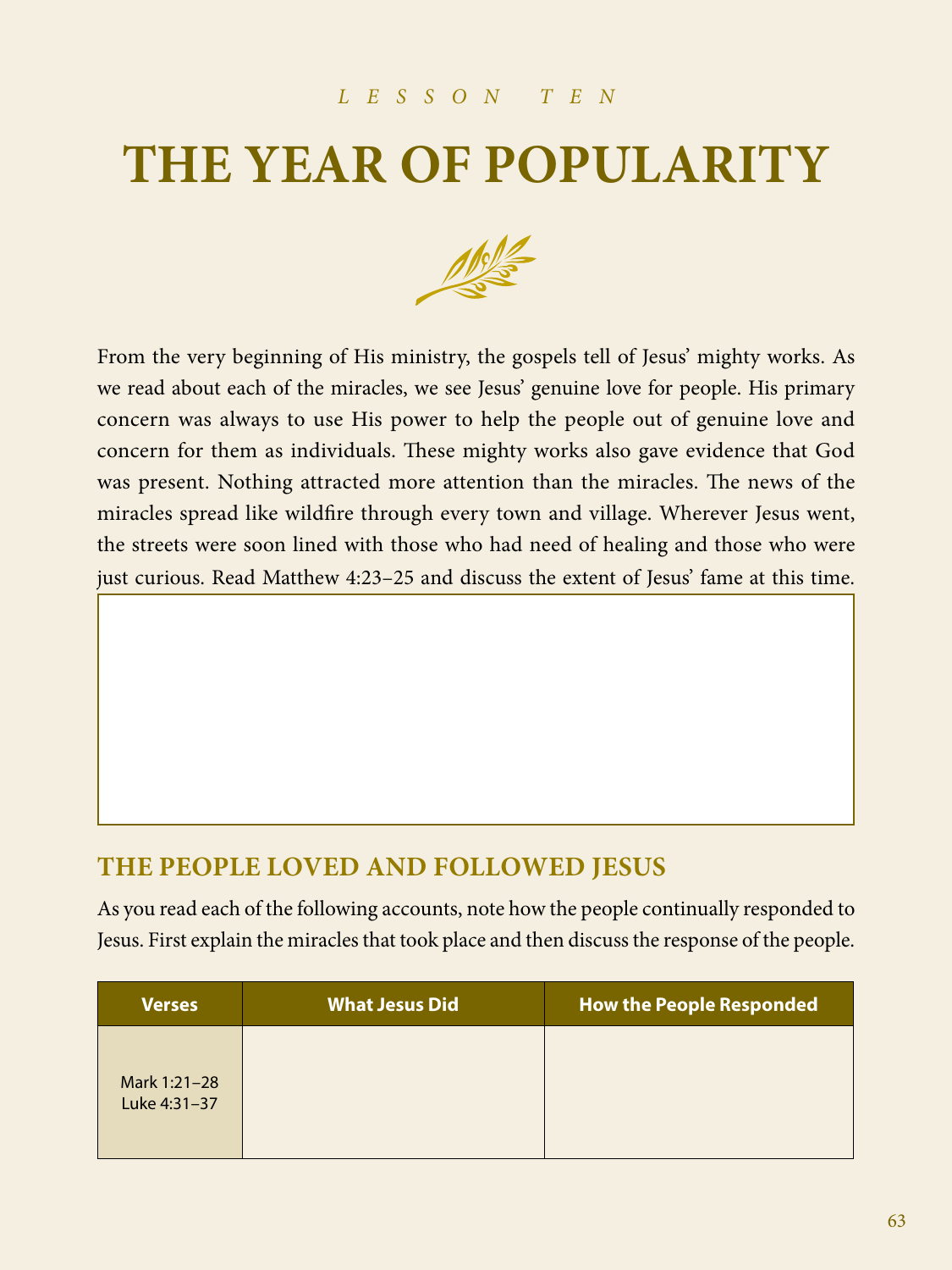| Mark 1:29-33 |  |
|--------------|--|
| Mark 1:39-45 |  |
| Mark 2:1-12  |  |

### **THE PHARISEES BEGIN TO MURMUR**

- Reread Mark 2:1–12. What were the scribes beginning to think among themselves?
- How did Jesus respond to their questions?

#### **THE SABBATH DAY**

Two important situations happened on the Sabbath day, which began to stir up the scribes and Pharisees even more. According to Jewish law, the Sabbath was on Saturday, the last day of the week. It was to be a holy day, set aside only for God. No one was to do work of any kind on the Sabbath. The Jews even cooked their food on Friday so they would not have to prepare anything on the Sabbath.

• With this in mind, read Mark 2:23–28 and Luke 6:1–5 and discuss the following.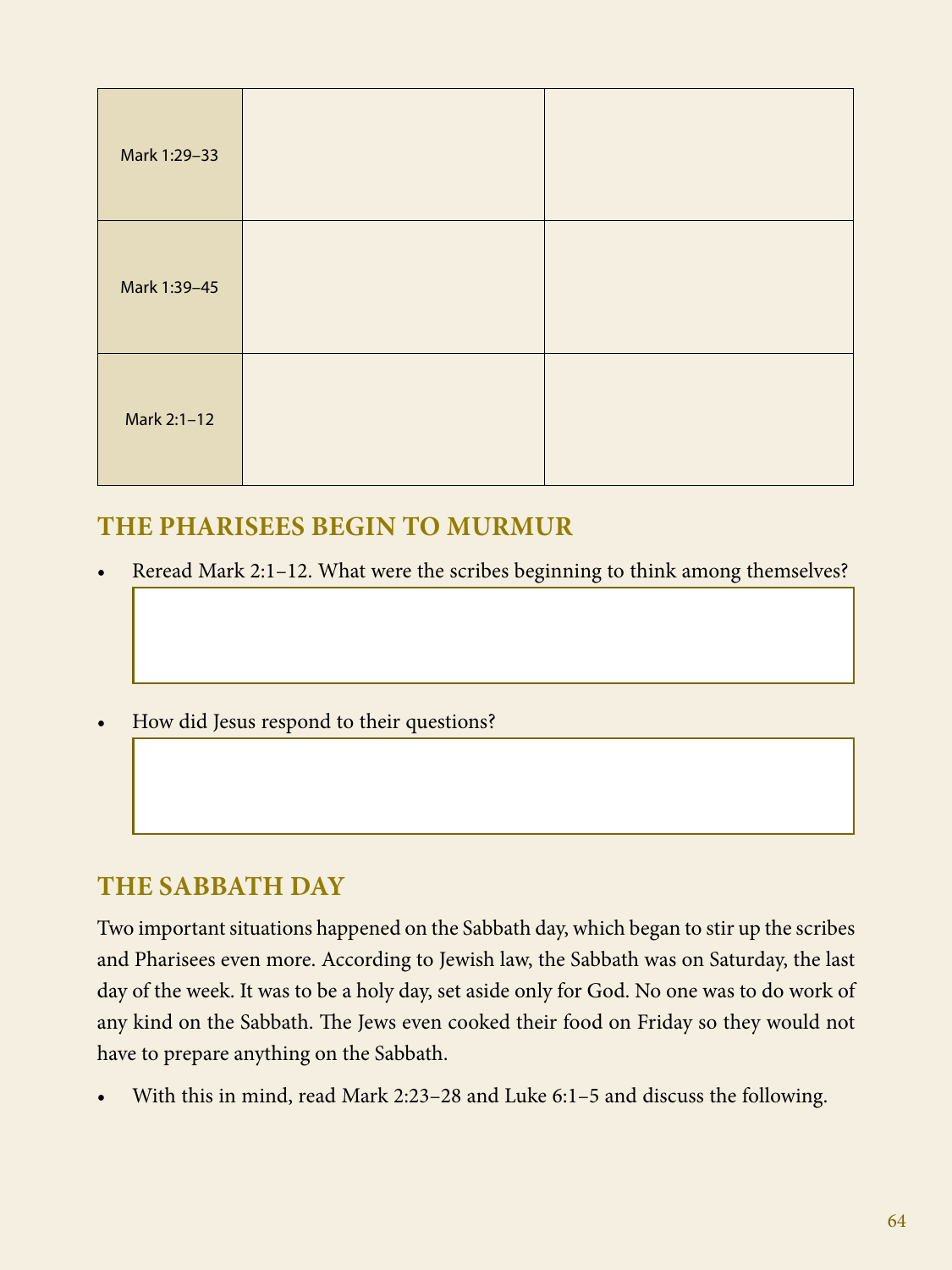- 1. What were the disciples doing?
- 2. Why were the Pharisees upset at this?
- 3. What example did Jesus use to rebuke them?
- 4. What two points did Jesus make in Mark 2:27–28?

• On another Sabbath day shortly thereafter, Jesus entered a synagogue and began teaching. In the synagogue was a man with a withered hand. Read Luke 6:6–7 and explain the attitude of the Pharisees and scribes at this point.

- Now read the passages from Mark 3:1–6 and Luke 6:6–11 and answer the following.
	- 1. What did Jesus cause to happen to the man with the withered hand?
	- 2. How did the Pharisees respond?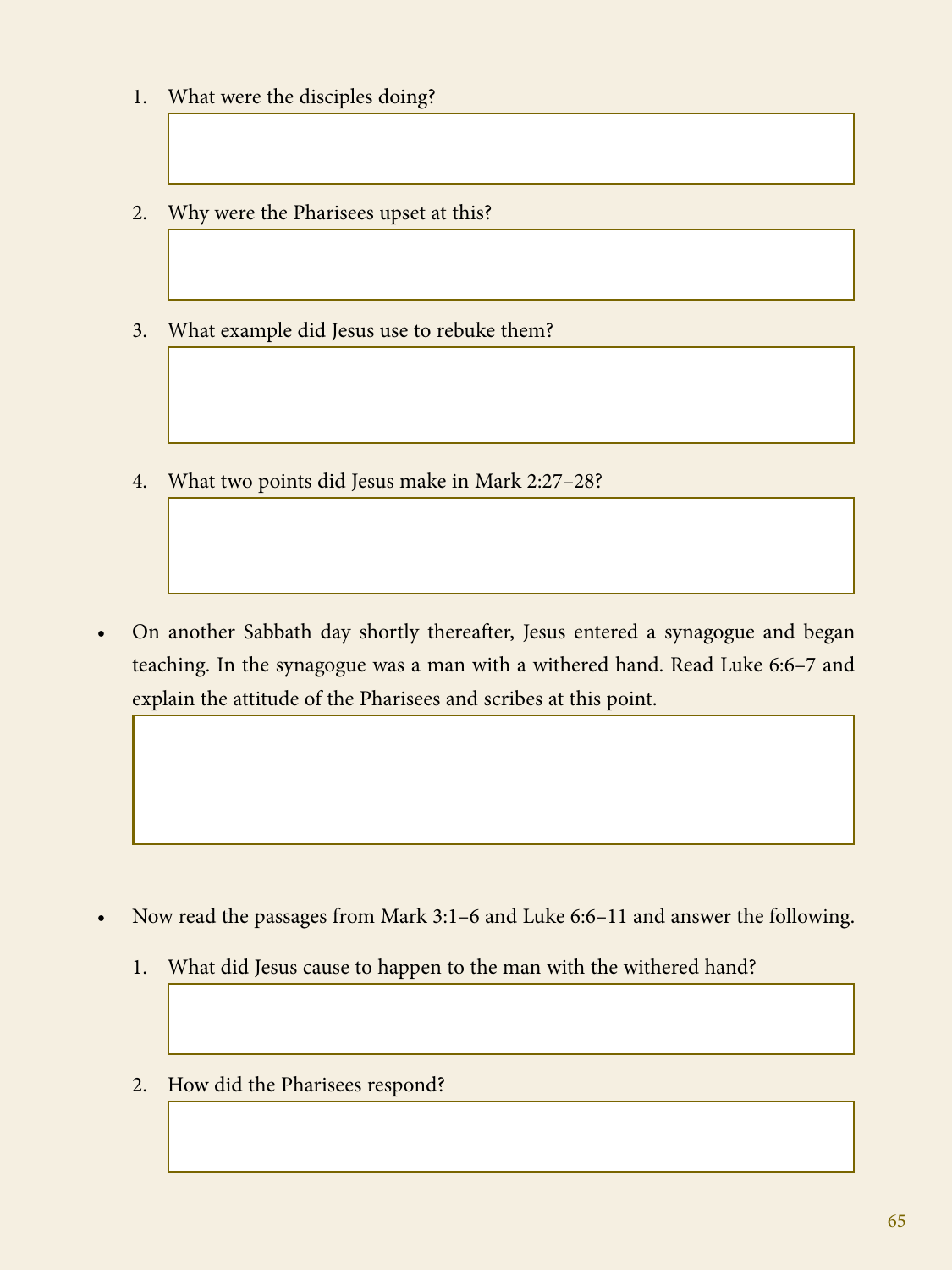3. What lesson was Jesus trying to teach them?

### **THE POOL OF BETHESDA**

About this time the feast of the Passover was again to take place in Jerusalem. Jesus and his disciples went again to the Passover celebration. As they went through one of the gates, the sheep gate, into the city, they came to the pool of Bethesda where many sick people were lying. As Jesus approached, He noticed one man in particular.

• Describe the man and what happened to him as specifically as you can as you read John 5:1–9.

The pool of water, cut from a solid rock, is filled by rain. It is about 55 feet in length and 12 feet wide. It is approached by a flight of steps that wind steeply down to the water.

• How does this fact enter into the story of John 5?

Again, the Jewish religious leaders took note of what had happened. They approached the man who had just been healed and began to rebuke him. What did they say to him, and how did he respond?

| <b>Verses</b> | <b>What Was Said?</b> | <b>What Was the Response?</b> |
|---------------|-----------------------|-------------------------------|
| $10 - 11$     |                       |                               |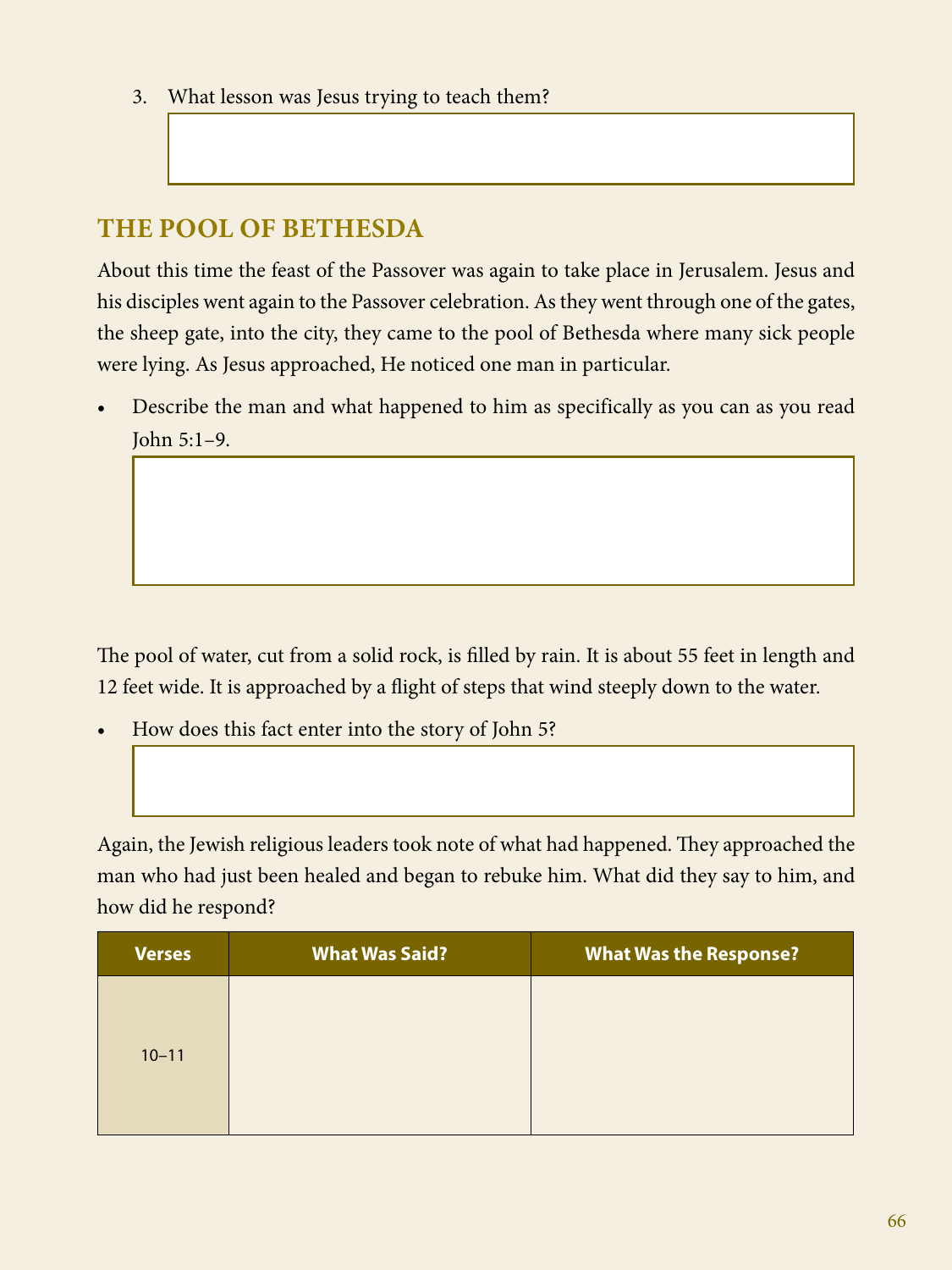| $12 - 15$ |  |
|-----------|--|
|           |  |

- Once again, what response came from the religious leaders regarding Jesus? (vs. 16)
- For what two reasons were they so angered at Him according to verse 18?
	- 1. 2.

### **MY RELATIONSHIP TO CHRIST**

We have pointed out the fact in this lesson that Jesus healed people to prove He was the Christ. Obviously this is true; but if that is all we understand about His miracles, then we miss the true meaning of who Jesus is. Jesus healed people because He loved them. Jesus loved the man with the withered hand. He loved the man who had been paralyzed for so many, many years.

The Pharisees loved laws that would not bend. To them, laws and rules were more important than people. The recognition of the Sabbath laws was far more important to them than the people Jesus healed.

And it is true that Jesus could have healed the same people on another day. But He chose the Sabbath to teach this very important lesson. Since it was such an important question for Jesus to raise, you need to ask yourself the same questions. How important are people to you? Are you more interested in helping someone than in guarding your own reputation? Are you willing to befriend someone who needs a friend at the risk of losing other friends?